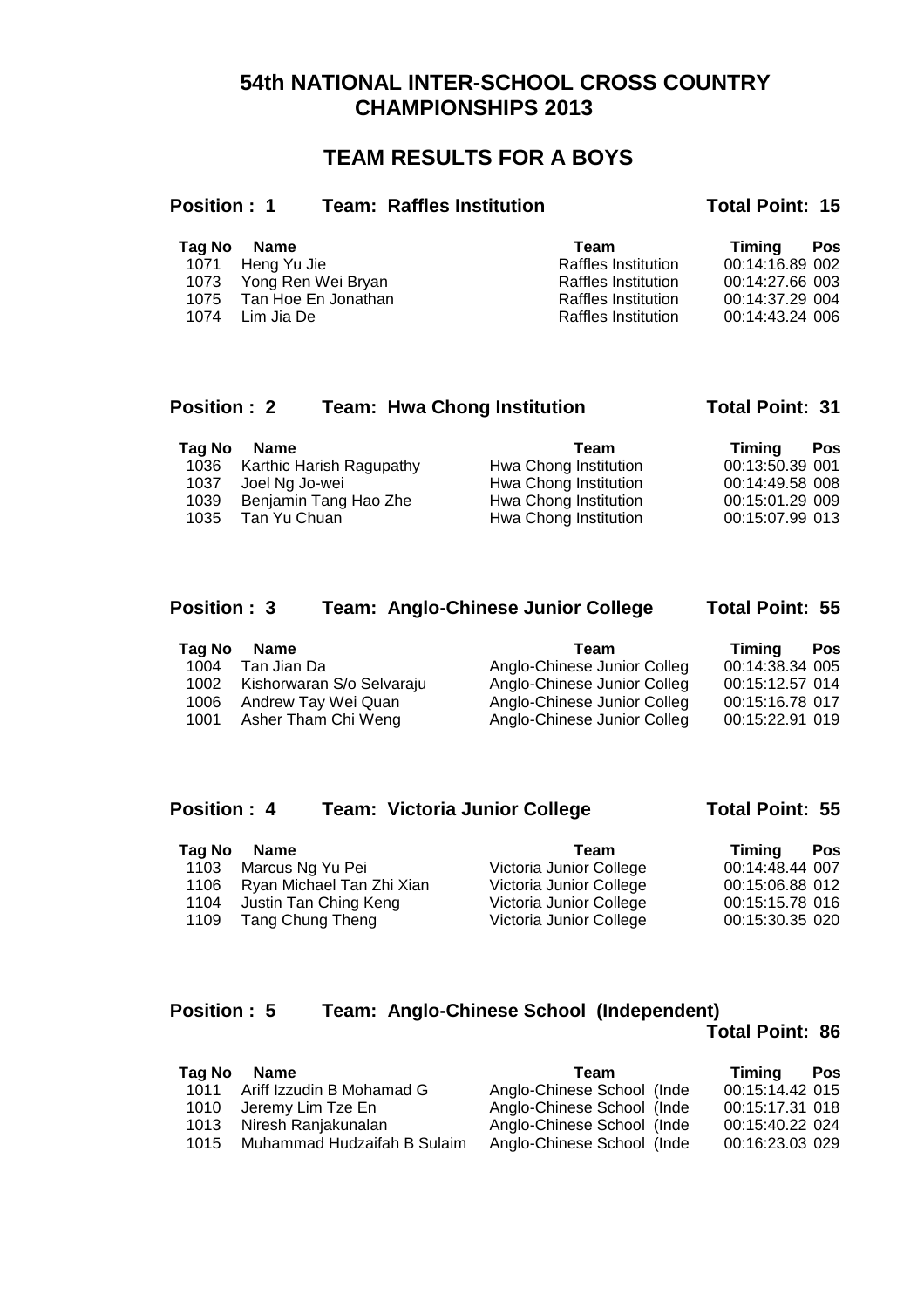### Position : 6 Team: National Junior College Total Point: 136

| Tag No | Name                      | Team                           | Timina          | <b>Pos</b> |
|--------|---------------------------|--------------------------------|-----------------|------------|
|        | 1069 Lee Dao Kang Michael | <b>National Junior College</b> | 00:16:27.76 030 |            |
|        | 1070 Lim Zhe Zheng Clyde  | <b>National Junior College</b> | 00:16:33.35 033 |            |
| 1064   | Kenneth Lim Zhi Peng      | <b>National Junior College</b> | 00:16:59.53 036 |            |
|        | 1067 Tan Wen Da           | <b>National Junior College</b> | 00:17:00.44 037 |            |

### Position : 7 Team: Temasek Junior College Total Point: 144

| Tag No | Name               | Team                          | Timina<br><b>Pos</b> |
|--------|--------------------|-------------------------------|----------------------|
|        | 1091 Tay Zi Hang   | <b>Temasek Junior College</b> | 00:15:56.47 025      |
|        | 1092 Lim Jing Hong | <b>Temasek Junior College</b> | 00:16:53.53 035      |
|        | 1087 Seo Kyung Pyo | Temasek Junior College        | 00:17:03.49 038      |
| 1089   | Timothy Cheng      | Temasek Junior College        | 00:17:29.20 046      |

### Position : 8 Team: Catholic Junior College Total Point: 150

#### **Tag No Name Team <b>Team Timing Pos**<br>1017 Stanley Goh Qi Ming **Catholic Junior College 1017 Stanley Goh Qi Ming** 1017 Stanley Goh Qi Ming Catholic Junior College 00:16:07.27 028 1019 Clement Tan Dingfei Catholic Junior College 00:16:31.49 032 1020 Kevin Lee Catholic Junior College 00:16:45.51 034 1021 Daniel Seah Yong Yao Catholic Junior College 00:18:06.10 056

### Position : 9 Team: Serangoon Junior College Total Point: 181

| Tag No | Name                | Timina<br>Team                              | <b>Pos</b> |
|--------|---------------------|---------------------------------------------|------------|
|        | 1084 Cheng Xin Yong | 00:17:13.75 041<br>Serangoon Junior College |            |
| 1082   | Liu Shin How        | 00:17:23.76 044<br>Serangoon Junior College |            |
| 1080   | Aw Li Ren           | 00:17:28.20 045<br>Serangoon Junior College |            |
| 1083   | Ang Kang Shuo       | 00:17:49.29 051<br>Serangoon Junior College |            |

## Position : 10 Team: Millennia Institute **Total Point: 188**

| Tag No | Name                                  | Team                | Timina          | Pos |
|--------|---------------------------------------|---------------------|-----------------|-----|
| 1058   | Marc Amiruddin Nabill Bin Abdul Malek | Millennia Institute | 00:15:59.82 027 |     |
| 1060   | Navindran S/o Jaishankar              | Millennia Institute | 00:17:34.38 048 |     |
| 1057   | Niranjan S/o Muthupalani              | Millennia Institute | 00:18:02.07 055 |     |
| 1059   | <b>Bem Denis</b>                      | Millennia Institute | 00:18:11.15 058 |     |
|        |                                       |                     |                 |     |